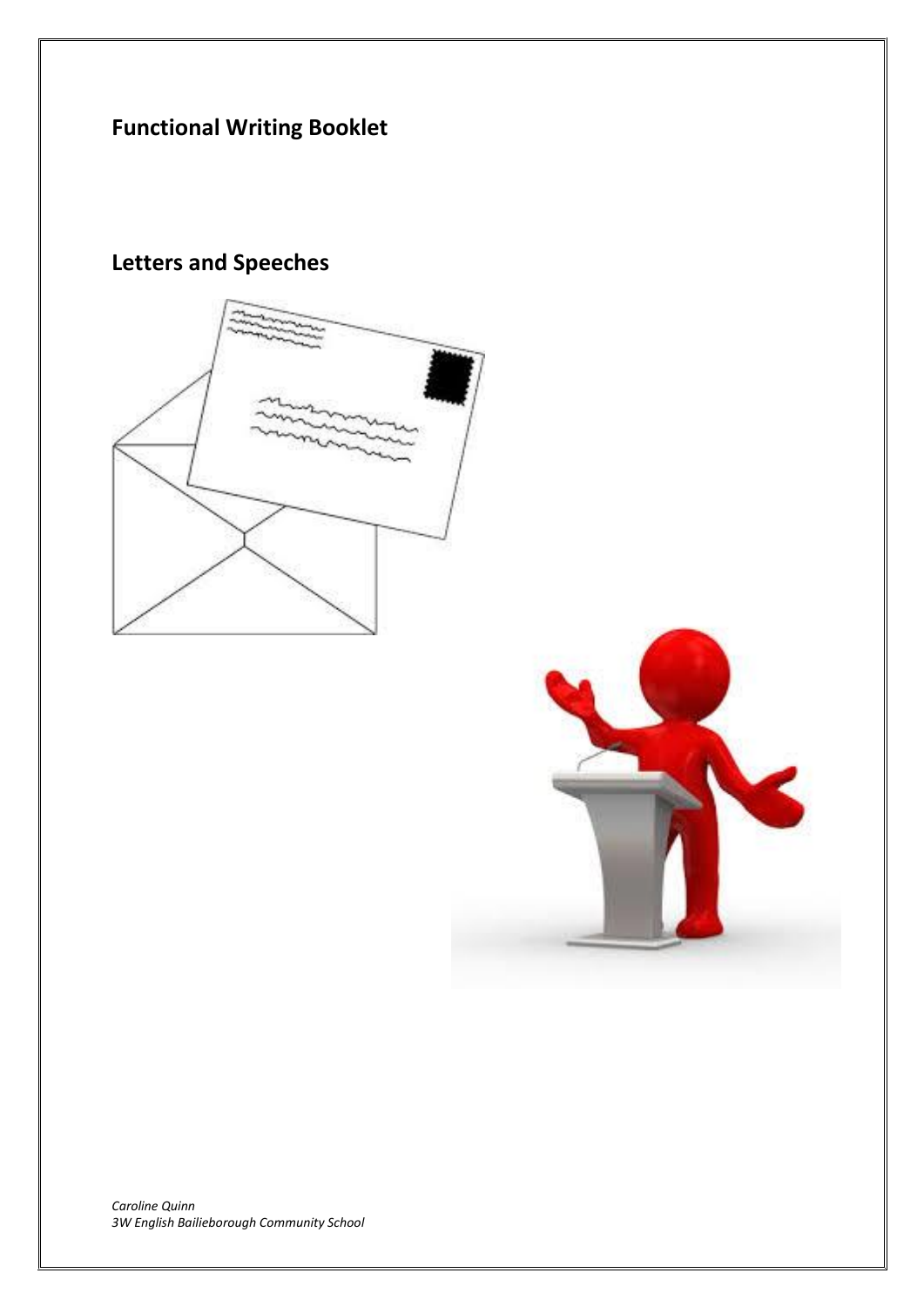

There are 2 types of letters:

Formal Letters (business letters)

Informal Letters (letters to your friend)

## **Types of Formal letters:**

- Letter of job application
- Letters of complaint
- Letters of enquiry (seeking information)
- Letters to an author

## **Layout**

A formal letter has two addresses- sender's address always goes on the top right hand whilst the receiver's address goes on the left hand side down from the sender's address.

### **Language**

The type of letter you are asked to write in the exam will determine the kind of language you use. You should employ a formal tone when writing a formal letter. Your language should be very formal and proper.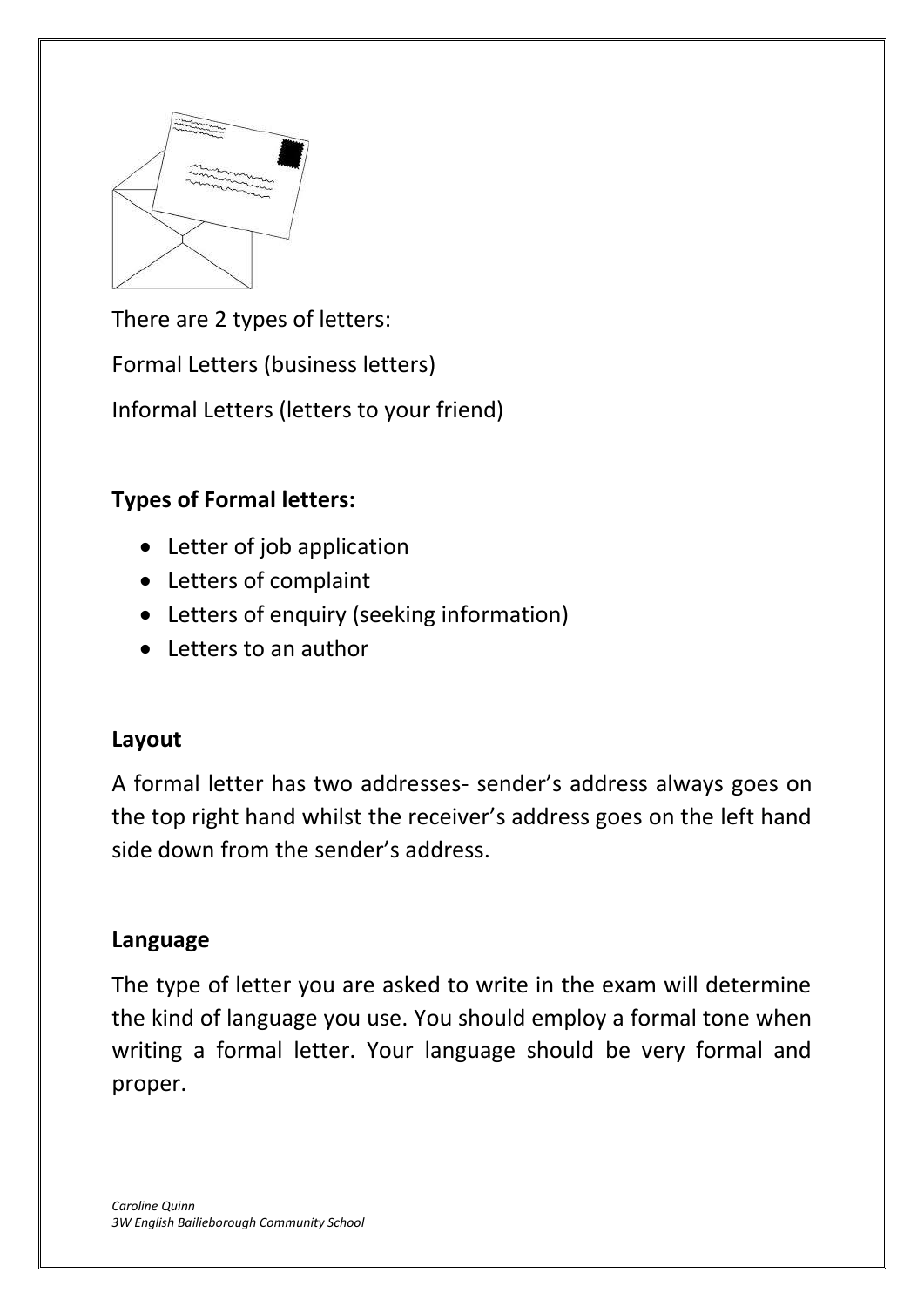## **Greetings**

Dear Sir/Madam, **If I don't know who's going to** 

Yours faithfully,

YOUR FULL NAME

Dear Ms Lievens,



If I don't know the name of the person who's going to be reading my letter

be reading my letter

Yours sincerely,

YOUR FULL NAME

*Caroline Quinn 3W English Bailieborough Community School*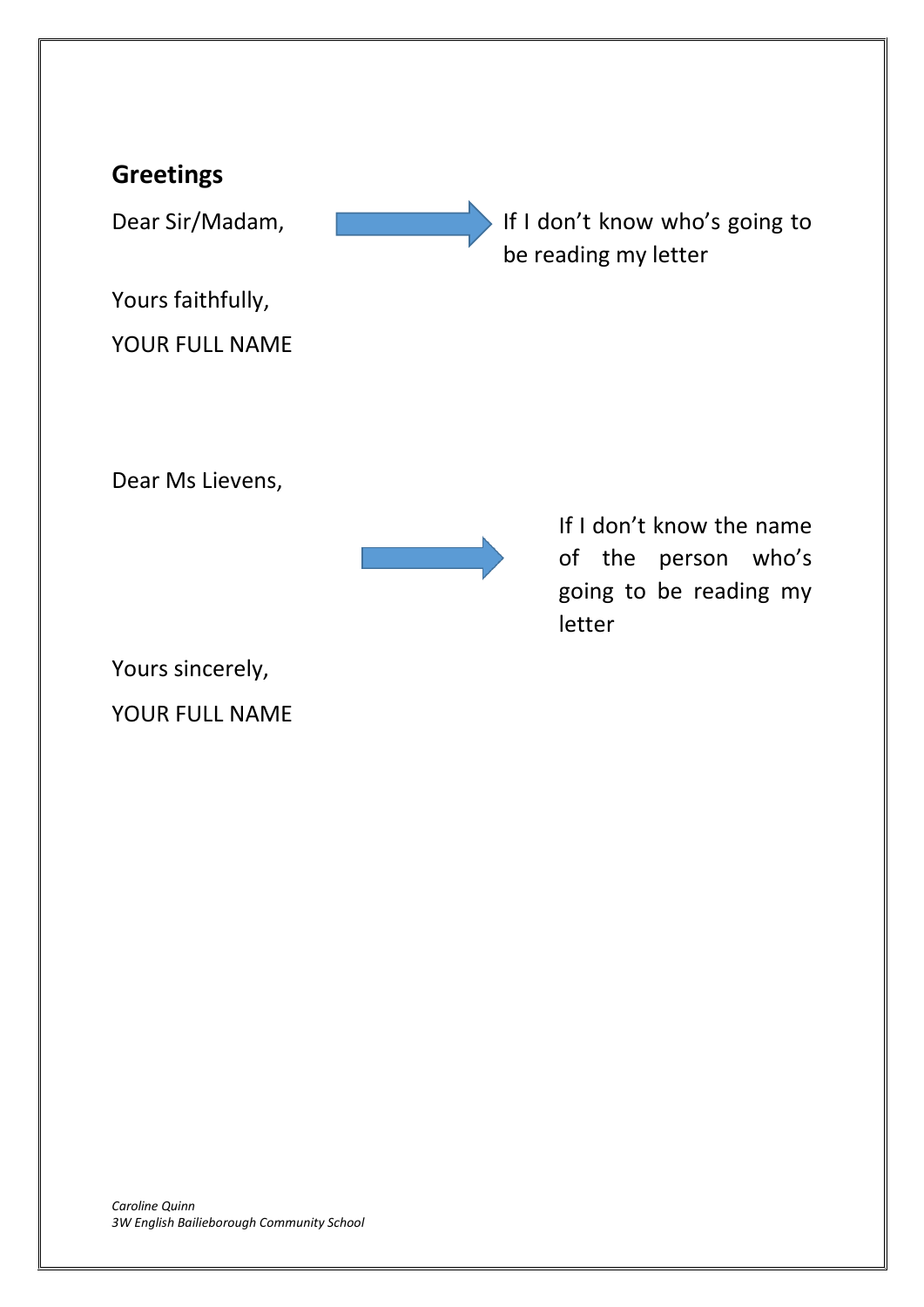### **Vocab required for a letter of complaint**

*complaint purchased disgrace unacceptable expect refund repair replacement incompetence behaviour courtesy inhospitable not fit for purpose not as described not of merchantable quality*

#### **Vocab required for an application of a job letter**

*enthusiastic hardworking punctual good communication skills organised patient Extroverted honest can use my initiative*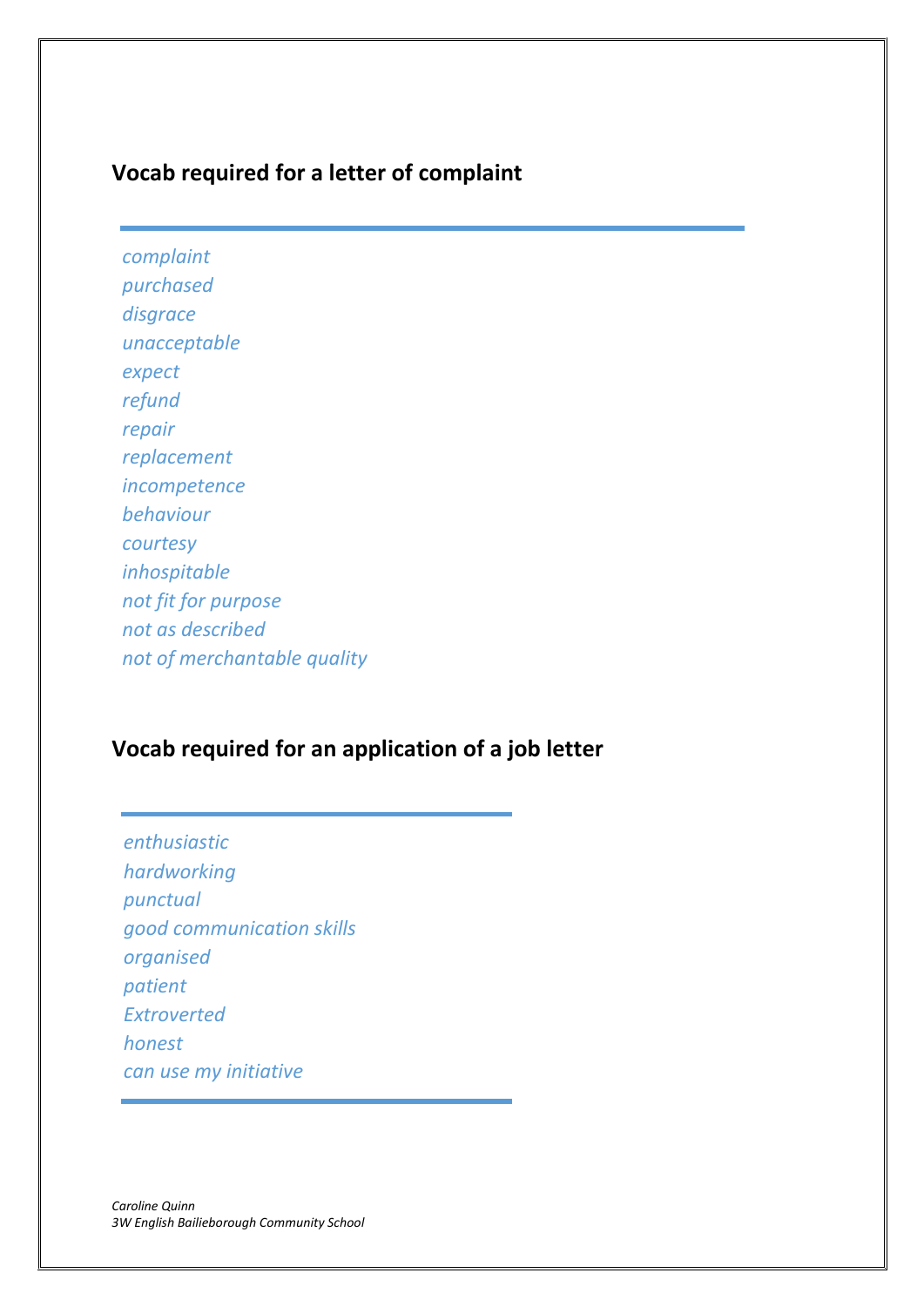### **Good phrases to be used when writing a formal letter:**

I am writing in relation to…………

I am writing with regards to………..

I am seeking information relating to…….

I would like to inquire about……..

I would be **grateful** if you could…….

I would be very much obliged if you would.......

I would like to apply for the position of…

I think I am a suitable candidate for this job because……..

Please forward me a copy of…….

Please find enclosed a copy of my C.V.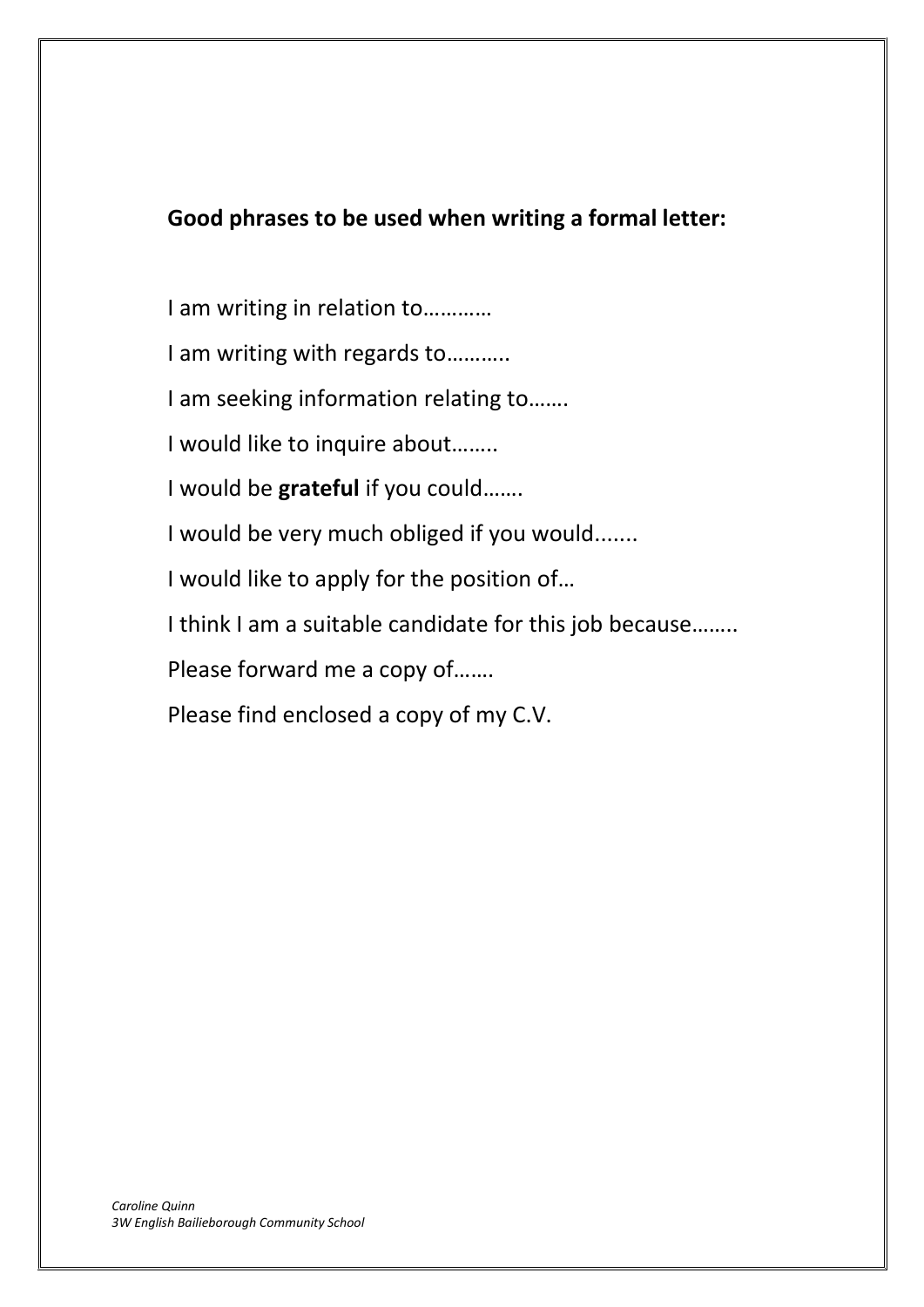

### **Speeches**

The purpose of a speech/short talk is to inform or persuade. In the exam if you are asked to write a speech then it must be a speech that you write, so it must contain the following features:



**Facts and figures:** to inform and persuade your audience about something

**Rhetorical questions**- to engage your audience. This can be a very persuasive technique.

**Quotes from famous people**- to add weight to your argument.

**Anecdotes**- short witty stories that have a point to them and get your audience to side with you.

*Caroline Quinn 3W English Bailieborough Community School*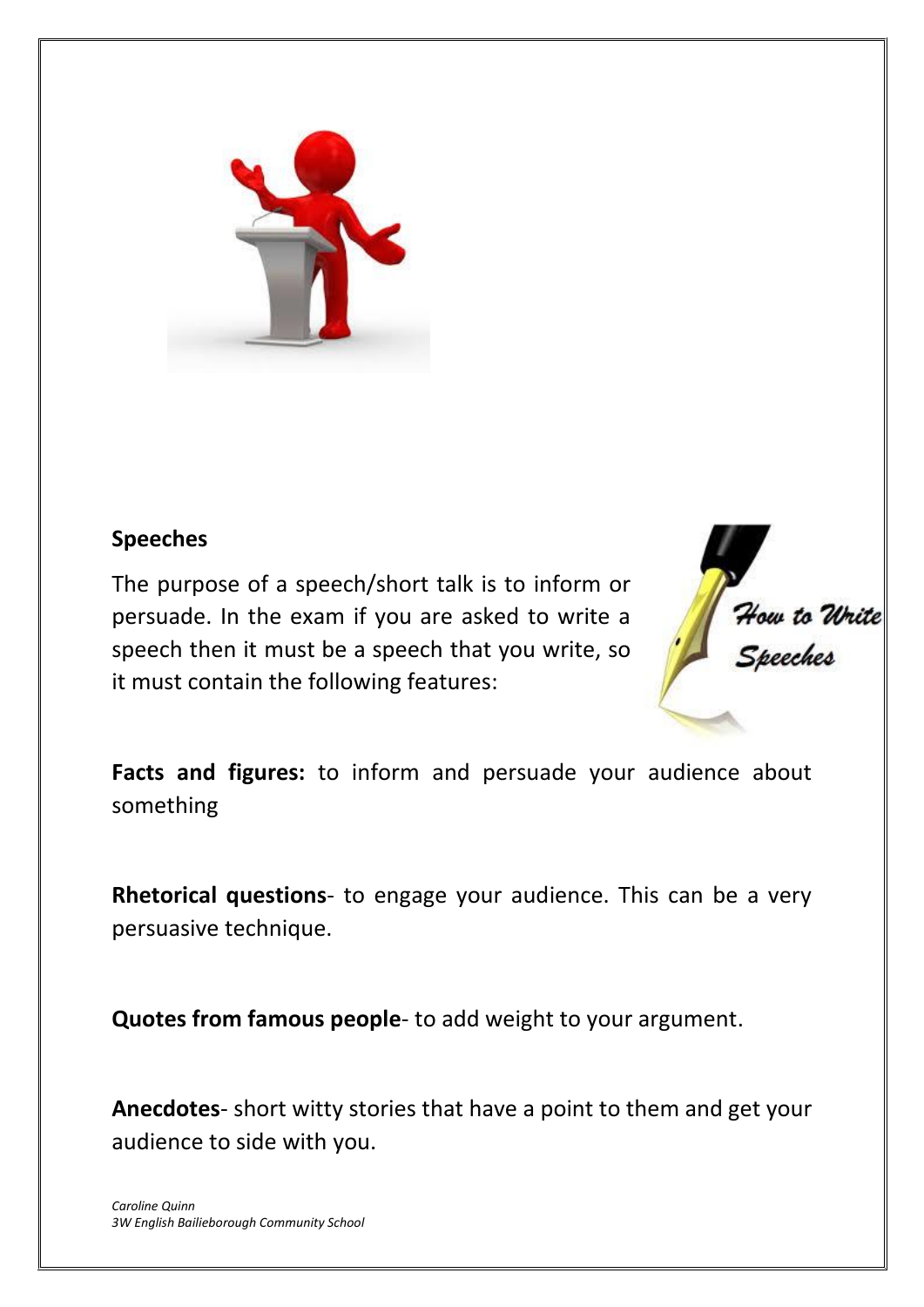**Repetition**- to emphasise your point and helps the audience remember what you are saying.

**Hyperbole-** exaggeration for effect- a very persuasive techniquemake things sound worse than they are.

## **Tone**

#### **Emotive language**

Language that appeals to our emotions and makes us feel for the speaker/empathise with the speaker.



#### **Persuasive Language**

Language that uses a lot of imperative verbs- 'must', 'can', 'cannot', 'believe', 'must not'.

#### **Caveat/ Warning tone**

A tone that warns the audience that they must take action now

#### **Informative tone**

You are providing the audience with information

### **Advisory tone**

You are giving your audience lots of advice- sound friendly and informative

*Caroline Quinn 3W English Bailieborough Community School*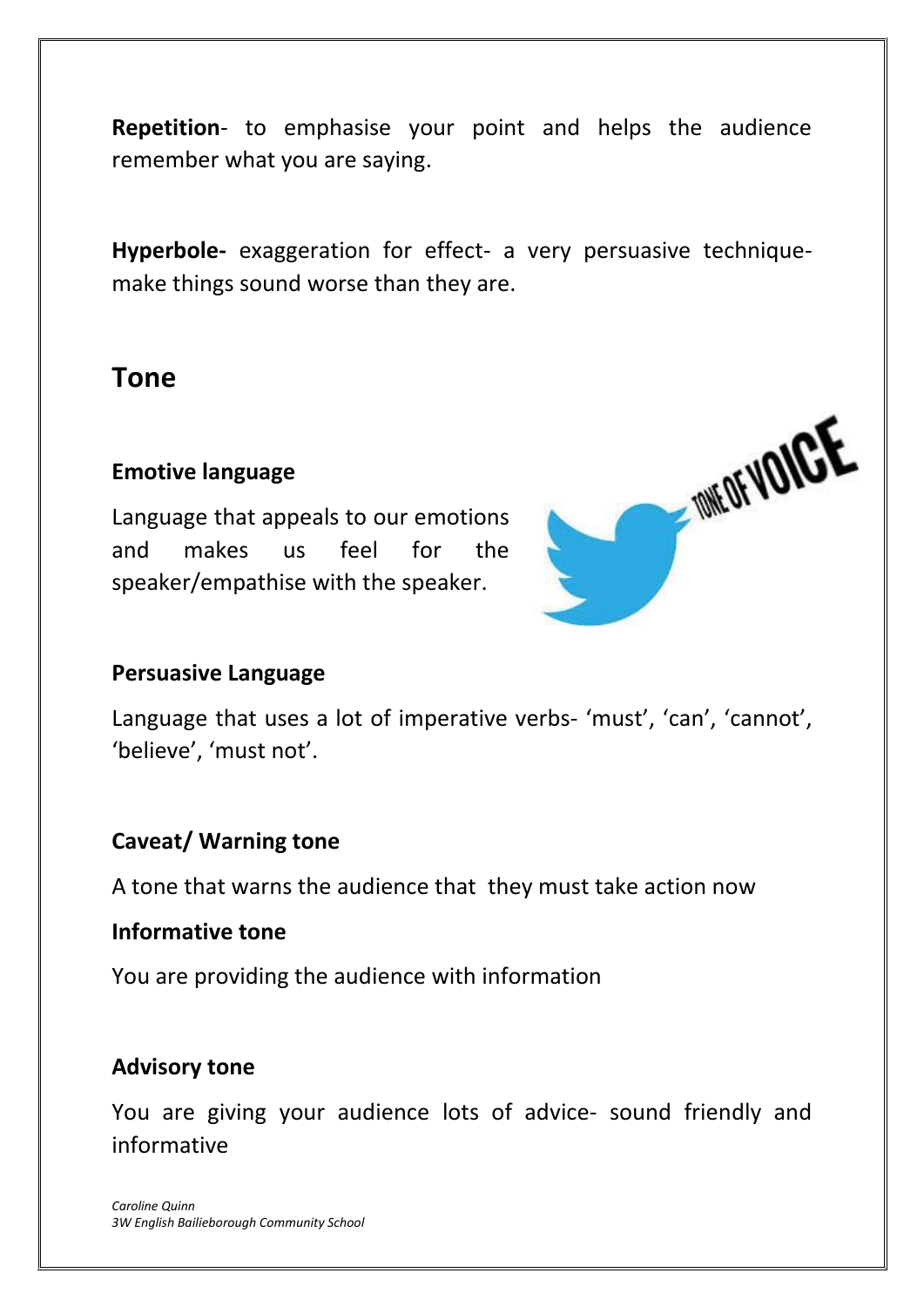#### **Inclusive tone**

You include your audience in your talk. Use the word 'we' throughout your talk. This is a very persuasive technique.

## **Rhetorical Questions**

Do you with agree me? Should we accept this? Is this fair? Am I right? We cannot accept this, can we? We mustn't allow this, right?

# **Using Information**

According to a recent survey % of people said …………

A recent poll by the ESRI found that % of people………………….

## **Convey your reaction to this fact or figure that you have used.**